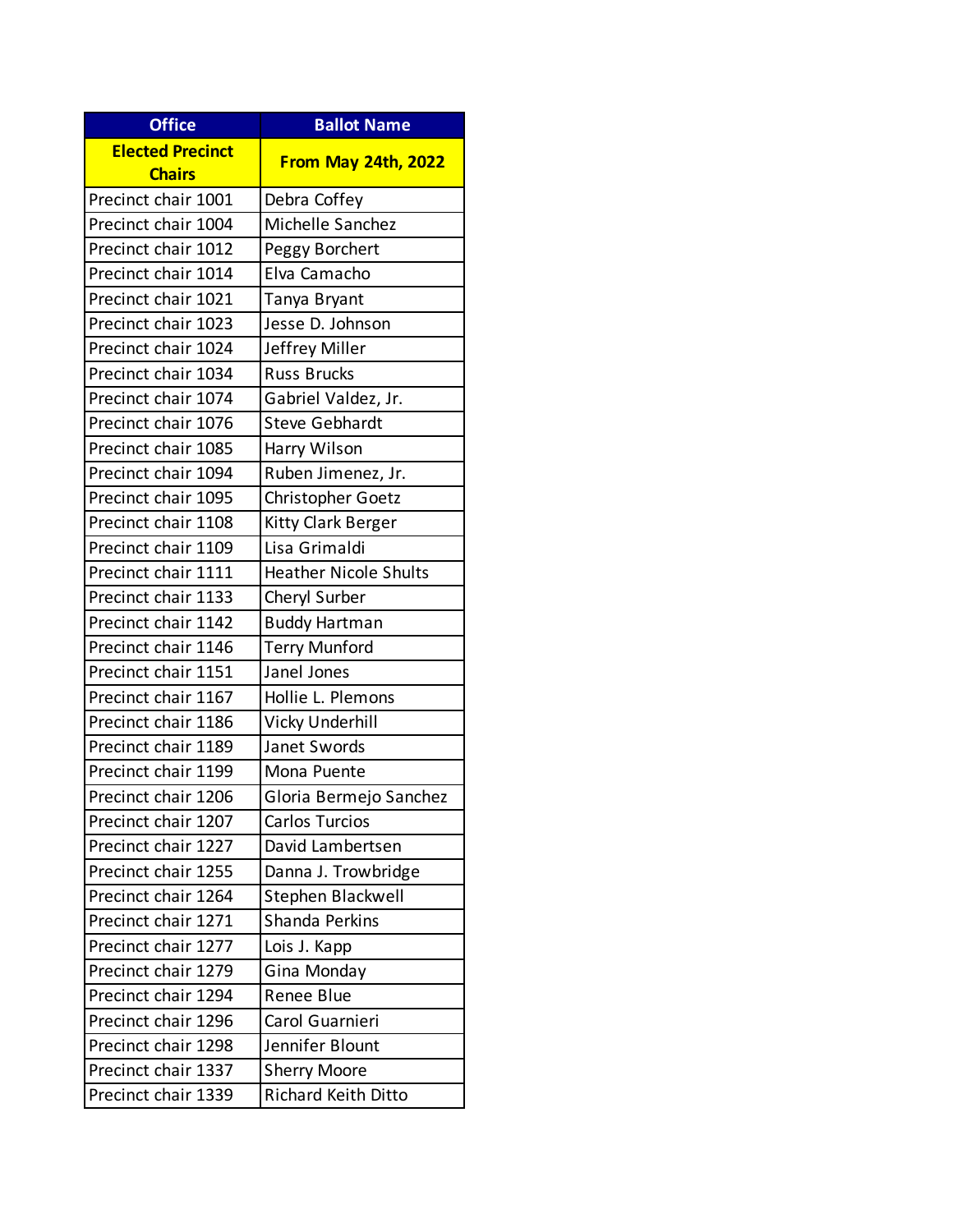| Precinct chair 1352 | Lowell Curtis              |
|---------------------|----------------------------|
| Precinct chair 1377 | John L. Dotson             |
| Precinct chair 1380 | Jeffrey Reese              |
| Precinct chair 1416 | Kaye Moreno                |
| Precinct chair 1423 | Nanette Monte              |
| Precinct chair 1431 | Mike Barber                |
| Precinct chair 1436 | Peggy A Taiclet            |
| Precinct chair 1463 | Ramey Chupp                |
| Precinct chair 1472 | Judith Van Hoof            |
| Precinct chair 1504 | Mike Brewster              |
| Precinct chair 1603 | <b>Bret Coody</b>          |
| Precinct chair 1676 | Jason G. Toledo            |
| Precinct chair 1710 | Tamra J. Lehman            |
| Precinct chair 1717 | Paul Goodman               |
| Precinct chair 1719 | Dan Tully                  |
| Precinct chair 2003 | Barbara Nash               |
| Precinct chair 2007 | <b>Steve Eklund</b>        |
| Precinct chair 2028 | <b>Howard Geisel</b>       |
| Precinct chair 2033 | Kyleen Wright              |
| Precinct chair 2052 | Alex Nervo                 |
| Precinct chair 2055 | Mark R. Hanson             |
| Precinct chair 2112 | Leslie Cox Recine          |
| Precinct chair 2145 | Brenda F. Dietrich         |
| Precinct chair 2168 | <b>Bill Eastland</b>       |
| Precinct chair 2173 | Hector R. Casanova         |
| Precinct chair 2174 | <b>Susan Valliant</b>      |
| Precinct chair 2181 | Cindy Greene               |
| Precinct chair 2205 | Kimberly Ann George        |
| Precinct chair 2210 | Antonio Savarese           |
| Precinct chair 2217 | H.B. Wise                  |
| Precinct chair 2219 | Melba L. McDow             |
| Precinct chair 2220 | <b>Mark Davis</b>          |
| Precinct chair 2224 | Kathi Waddle               |
| Precinct chair 2228 | Lucila Seri                |
| Precinct chair 2229 | <b>Richard Sutterfield</b> |
| Precinct chair 2235 | Vanessa Mason              |
| Precinct chair 2258 | Roger L. Hurlbut           |
| Precinct chair 2263 | Joe Paul Barnett           |
| Precinct chair 2266 | Joseph Poth                |
| Precinct chair 2280 | Susan Tate                 |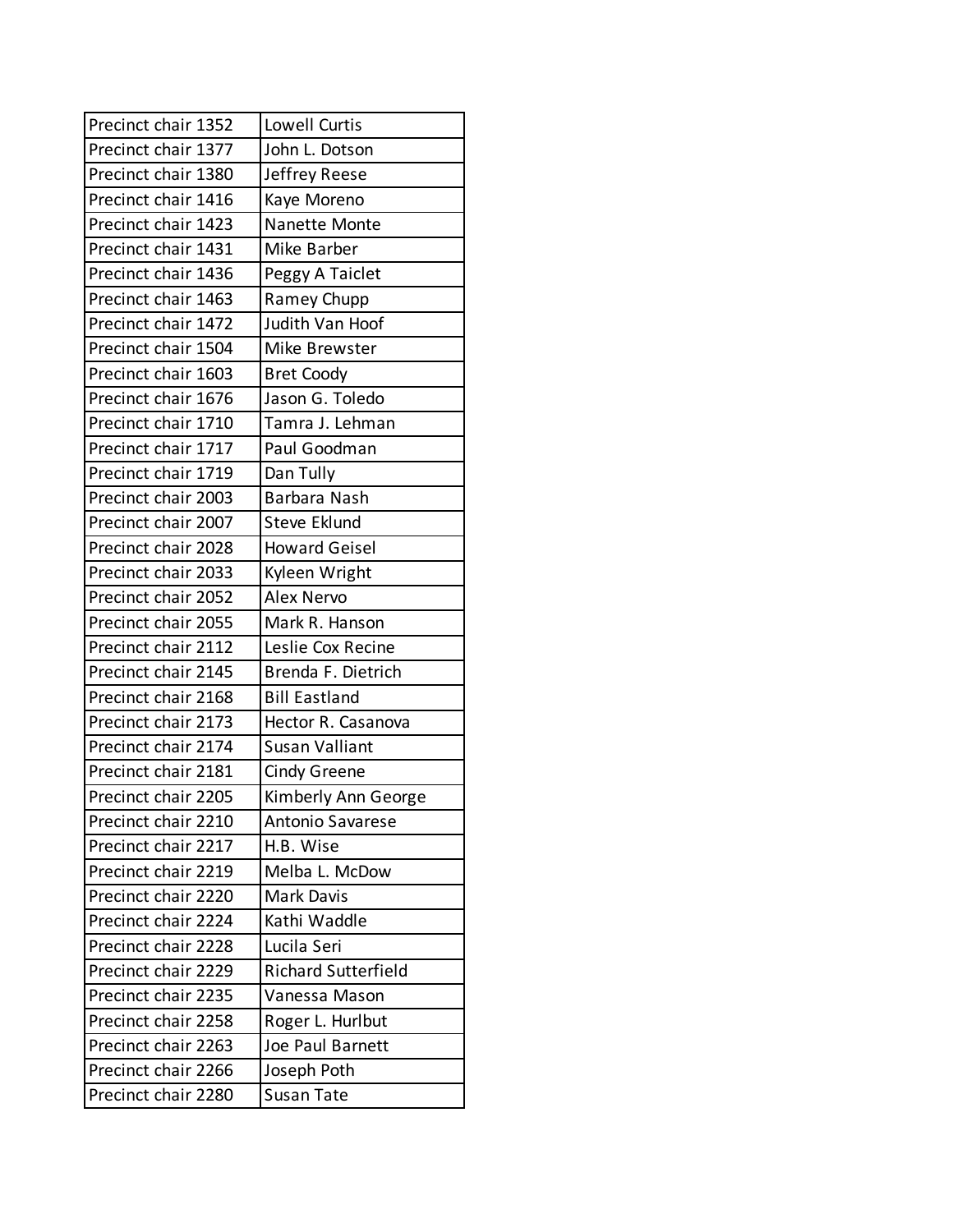| Precinct chair 2281 | <b>Bill James</b>       |
|---------------------|-------------------------|
| Precinct chair 2303 | <b>Billy Dunn</b>       |
| Precinct chair 2306 | Susan M. Wright         |
| Precinct chair 2307 | Cyndie Lasher           |
| Precinct chair 2308 | Dennis M. Martin        |
| Precinct chair 2309 | Evan Daniel             |
| Precinct chair 2313 | <b>Bert Smith</b>       |
| Precinct chair 2314 | Donna L. Korman         |
| Precinct chair 2317 | John M. Hudson          |
| Precinct chair 2318 | Brenda J. Modesitt      |
| Precinct chair 2319 | Chris Berthelet         |
| Precinct chair 2354 | <b>William Sheetz</b>   |
| Precinct chair 2355 | <b>Bill Perdue</b>      |
| Precinct chair 2356 | Jon Czarowitz           |
| Precinct chair 2357 | Tonda Sykes             |
| Precinct chair 2358 | Laraine Bethke          |
| Precinct chair 2360 | Jessica Gray            |
| Precinct chair 2379 | Ann Tran                |
| Precinct chair 2401 | Donna Hertel            |
| Precinct chair 2405 | Shanna Wood             |
| Precinct chair 2425 | Kathleen Dawson         |
| Precinct chair 2435 | <b>Bradnon Frizzell</b> |
| Precinct chair 2438 | Mary E Garza            |
| Precinct chair 2442 | <b>Bill Daley</b>       |
| Precinct chair 2462 | Stephen Knefel          |
| Precinct chair 2466 | Dorrie O'Brien          |
| Precinct chair 2468 | Jason Smith             |
| Precinct chair 2484 | Douglas Fuller          |
| Precinct chair 2522 | David Rakes             |
| Precinct chair 2535 | <b>Annette Norred</b>   |
| Precinct chair 2541 | <b>Gerald Kern</b>      |
| Precinct chair 2548 | <b>Stacy Law</b>        |
| Precinct chair 2553 | <b>Brian Bledsoe</b>    |
| Precinct chair 2556 | Karyn Douglas           |
| Precinct chair 2613 | Craig Ownby             |
| Precinct chair 2614 | <b>Stacy Penney</b>     |
| Precinct chair 2636 | David E. Ellis          |
| Precinct chair 2655 | <b>Billy Shuffield</b>  |
| Precinct chair 2699 | Robert Wodarczyk        |
| Precinct chair 2745 | Lisa J. Ventura         |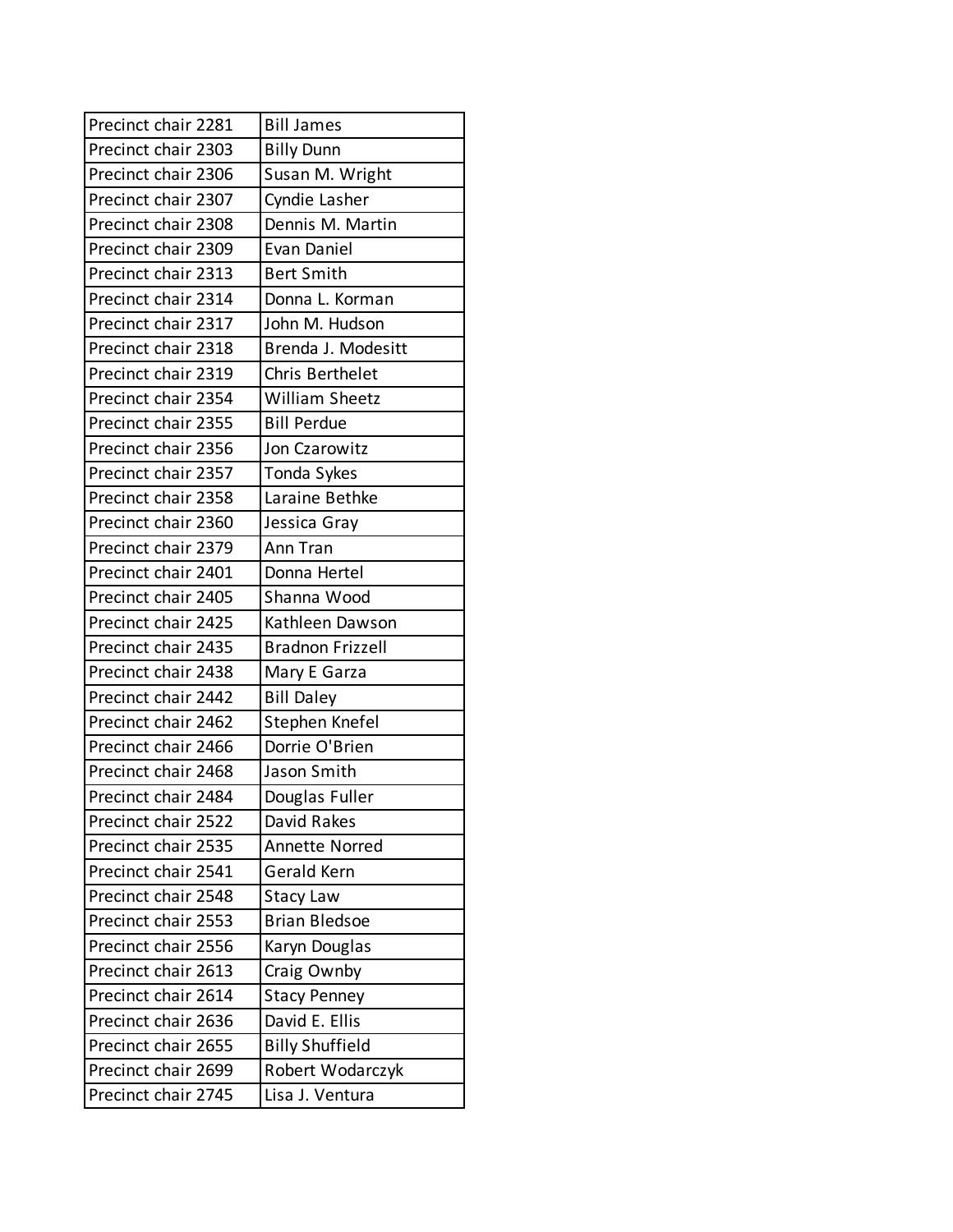| Precinct chair 2746 | <b>Melodie Morris</b>  |
|---------------------|------------------------|
| Precinct chair 3035 | Laura Oakley           |
| Precinct chair 3036 | Sheena Rodriguez       |
| Precinct chair 3037 | <b>Annette Thurlow</b> |
| Precinct chair 3038 | David Halvorson        |
| Precinct chair 3039 | Leigh Wambsganss       |
| Precinct chair 3040 | Greg Will              |
| Precinct chair 3043 | Tom Dowdy              |
| Precinct chair 3049 | <b>Greg Stamps</b>     |
| Precinct chair 3054 | Greg Almond            |
| Precinct chair 3063 | Jerree Frazier         |
| Precinct chair 3072 | Mitch Holmes           |
| Precinct chair 3131 | Stacey L. Morse        |
| Precinct chair 3156 | Keir L. Freund         |
| Precinct chair 3157 | Anne Gebhart           |
| Precinct chair 3160 | Janet L. Brunner       |
| Precinct chair 3164 | Jason Butz             |
| Precinct chair 3166 | Marty Jacob            |
| Precinct chair 3176 | <b>Bob Harper</b>      |
| Precinct chair 3177 | Crystal Main           |
| Precinct chair 3192 | Christine Hulsey       |
| Precinct chair 3193 | Jill Tate              |
| Precinct chair 3194 | John Konderla, Jr.     |
| Precinct chair 3196 | <b>Trasa Cobern</b>    |
| Precinct chair 3200 | Patricia Eastham       |
| Precinct chair 3209 | <b>Brian Crowson</b>   |
| Precinct chair 3212 | Janna Easton           |
| Precinct chair 3214 | M. JoAnn Mullins       |
| Precinct chair 3215 | Carol A Anderson       |
| Precinct chair 3216 | Rosalie M. Escobedo    |
| Precinct chair 3240 | Carol-Ann Ward         |
| Precinct chair 3247 | Tamma Gunn             |
| Precinct chair 3249 | Keith Johnson          |
| Precinct chair 3254 | Russell Alan Vanhoozer |
| Precinct chair 3260 | Kim Spain              |
| Precinct chair 3282 | Jade McGaw             |
| Precinct chair 3283 | Sheridan King          |
| Precinct chair 3287 | <b>Rick Roberts</b>    |
| Precinct chair 3289 | <b>Russ Mitchell</b>   |
| Precinct chair 3321 | <b>Fred McCarty</b>    |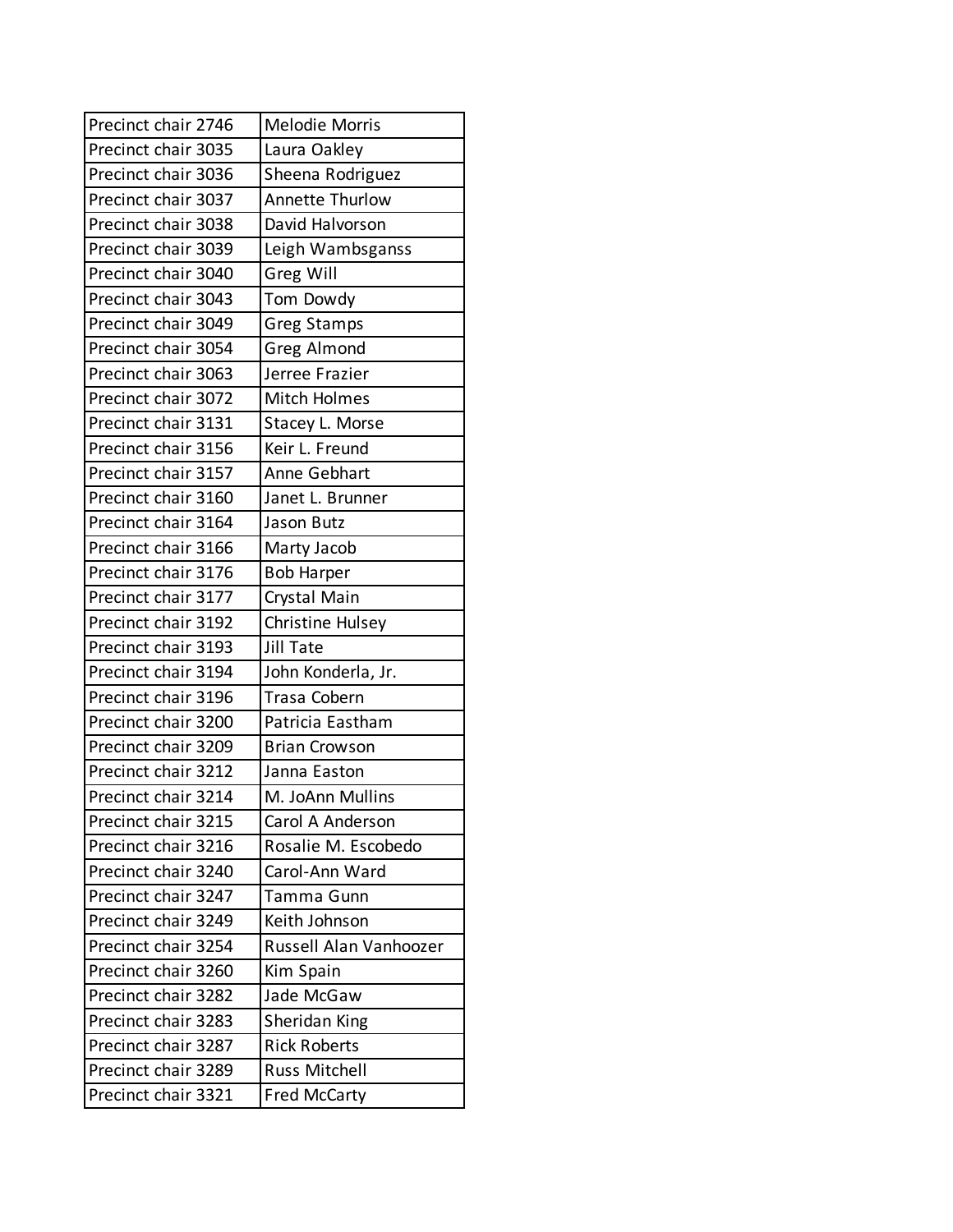| Precinct chair 3322 | Mary T. Nelson        |
|---------------------|-----------------------|
| Precinct chair 3323 | Wayne Via             |
| Precinct chair 3324 | Daniel Tad Cromer     |
| Precinct chair 3325 | <b>Stacy Reddy</b>    |
| Precinct chair 3327 | <b>Chandler Simms</b> |
| Precinct chair 3330 | Lynda Haltom          |
| Precinct chair 3331 | Natalie Genco         |
| Precinct chair 3333 | Mona Bailey           |
| Precinct chair 3334 | <b>Richard McCook</b> |
| Precinct chair 3359 | Frances M. Scharli    |
| Precinct chair 3361 | <b>Tammy Mcnatt</b>   |
| Precinct chair 3364 | Mary Stone            |
| Precinct chair 3365 | Shannon Wood          |
| Precinct chair 3367 | Dennis L. Sandegren   |
| Precinct chair 3368 | Susan Muegge          |
| Precinct chair 3372 | <b>Gregory Girard</b> |
| Precinct chair 3384 | Myra Brown            |
| Precinct chair 3385 | David Taylor          |
| Precinct chair 3386 | Karen Bailey Brennan  |
| Precinct chair 3387 | Elouise Kennedy       |
| Precinct chair 3390 | John Brieger          |
| Precinct chair 3391 | Joseph A. Robinson    |
| Precinct chair 3392 | Vandolyn L. Roszell   |
| Precinct chair 3421 | Chuck Mogged          |
| Precinct chair 3422 | Michele J. Kelk       |
| Precinct chair 3443 | Charles Baetz         |
| Precinct chair 3469 | <b>Tammie Sisco</b>   |
| Precinct chair 3486 | Kenya Alu             |
| Precinct chair 3500 | Lynn Kishaba          |
| Precinct chair 3502 | Deborah Johnson       |
| Precinct chair 3507 | Michael McGarry       |
| Precinct chair 3509 | Carol Coy             |
| Precinct chair 3510 | <b>Christie Reed</b>  |
| Precinct chair 3516 | Matthew Sage          |
| Precinct chair 3517 | John Holcomb          |
| Precinct chair 3526 | Tom Moore             |
| Precinct chair 3527 | Mary Childs           |
| Precinct chair 3529 | <b>Tim Davis</b>      |
| Precinct chair 3530 | <b>Stetson Clark</b>  |
|                     |                       |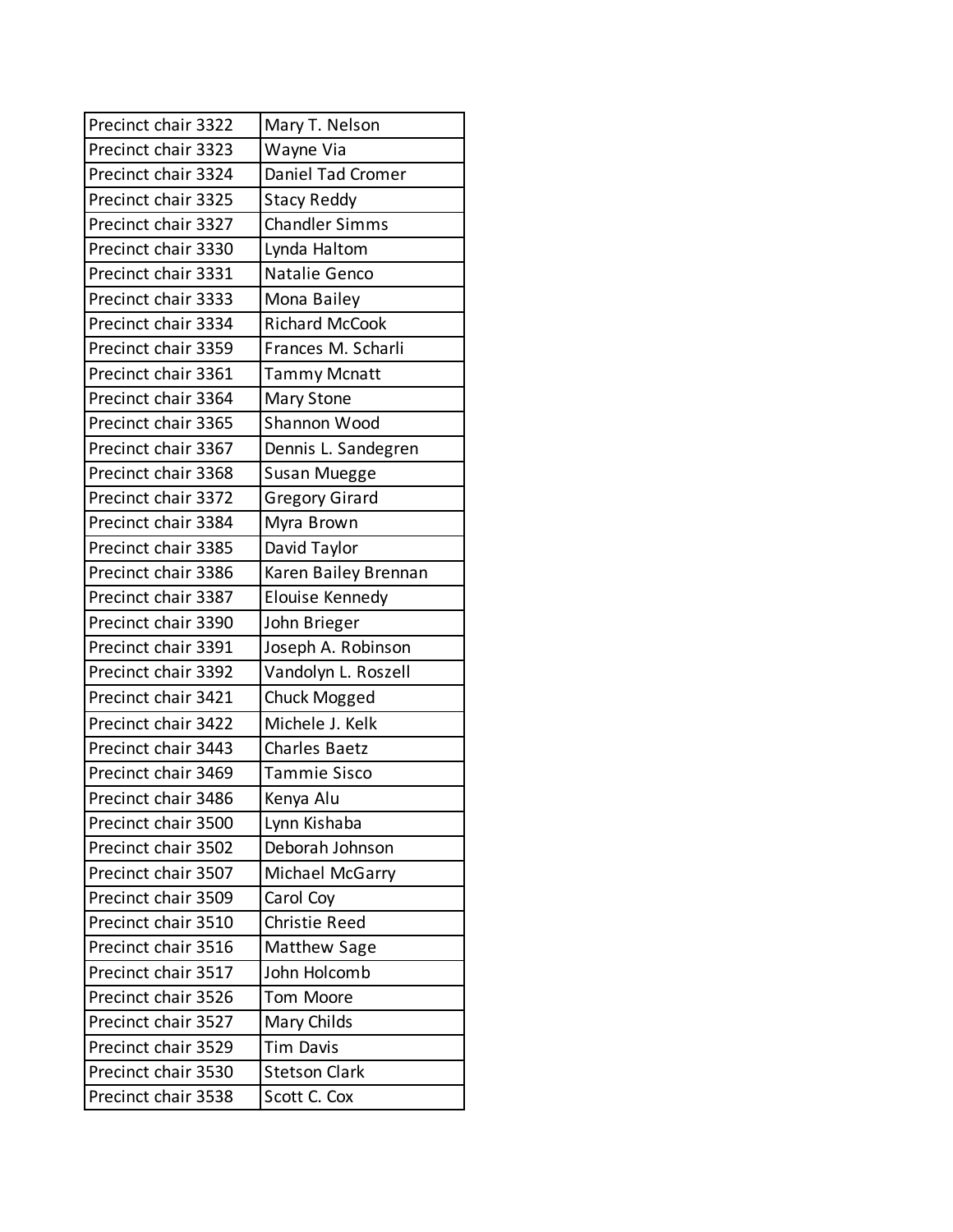| Precinct chair 3542 | Clarence Alan Drennan  |
|---------------------|------------------------|
| Precinct chair 3545 | Donna Baker            |
| Precinct chair 3558 | Glenn P. Story         |
| Precinct chair 3567 | Dyanna Groves          |
| Precinct chair 3574 | David Rodriguez        |
| Precinct chair 3579 | Stephen Bei            |
| Precinct chair 3646 | <b>Sharon Justice</b>  |
| Precinct chair 3648 | R. Matthew Graham      |
| Precinct chair 3668 | <b>Tyra Darling</b>    |
| Precinct chair 3696 | Ruth Ray               |
| Precinct chair 3698 | <b>Joel Starnes</b>    |
| Precinct chair 3716 | John Boelens           |
| Precinct chair 3720 | Brenda L. White        |
| Precinct chair 3725 | <b>Brendan Walsh</b>   |
| Precinct chair 3732 | Sukhjiwan White        |
| Precinct chair 3735 | Ann Heape              |
| Precinct chair 4044 | <b>Tim Fox</b>         |
| Precinct chair 4045 | Grover W. Hughes       |
| Precinct chair 4047 | Eric Ogea              |
| Precinct chair 4048 | Christopher Key        |
| Precinct chair 4057 | Marvin Bahnman         |
| Precinct chair 4060 | David R. Helt          |
| Precinct chair 4065 | Katheryn Moore         |
| Precinct chair 4069 | Larry Orenbaun         |
| Precinct chair 4070 | Georgia Stapleton      |
| Precinct chair 4086 | Jessica R. Cheek       |
| Precinct chair 4091 | Sherrie Kubala Watkins |
| Precinct chair 4096 | <b>Tony Sims</b>       |
| Precinct chair 4102 | Jimmie Walker          |
| Precinct chair 4113 | T.K. Campbell          |
| Precinct chair 4116 | Charla Brotherton      |
| Precinct chair 4123 | Stephanie Hernandez    |
| Precinct chair 4124 | <b>Todd Roper</b>      |
| Precinct chair 4130 | Kal Silverberg         |
| Precinct chair 4135 | William Wynne          |
| Precinct chair 4137 | Melissa McKechnie      |
| Precinct chair 4141 | Eric S. Morris         |
| Precinct chair 4163 | Donna Schero           |
| Precinct chair 4178 | John Beck              |
| Precinct chair 4182 | Ken Meisner            |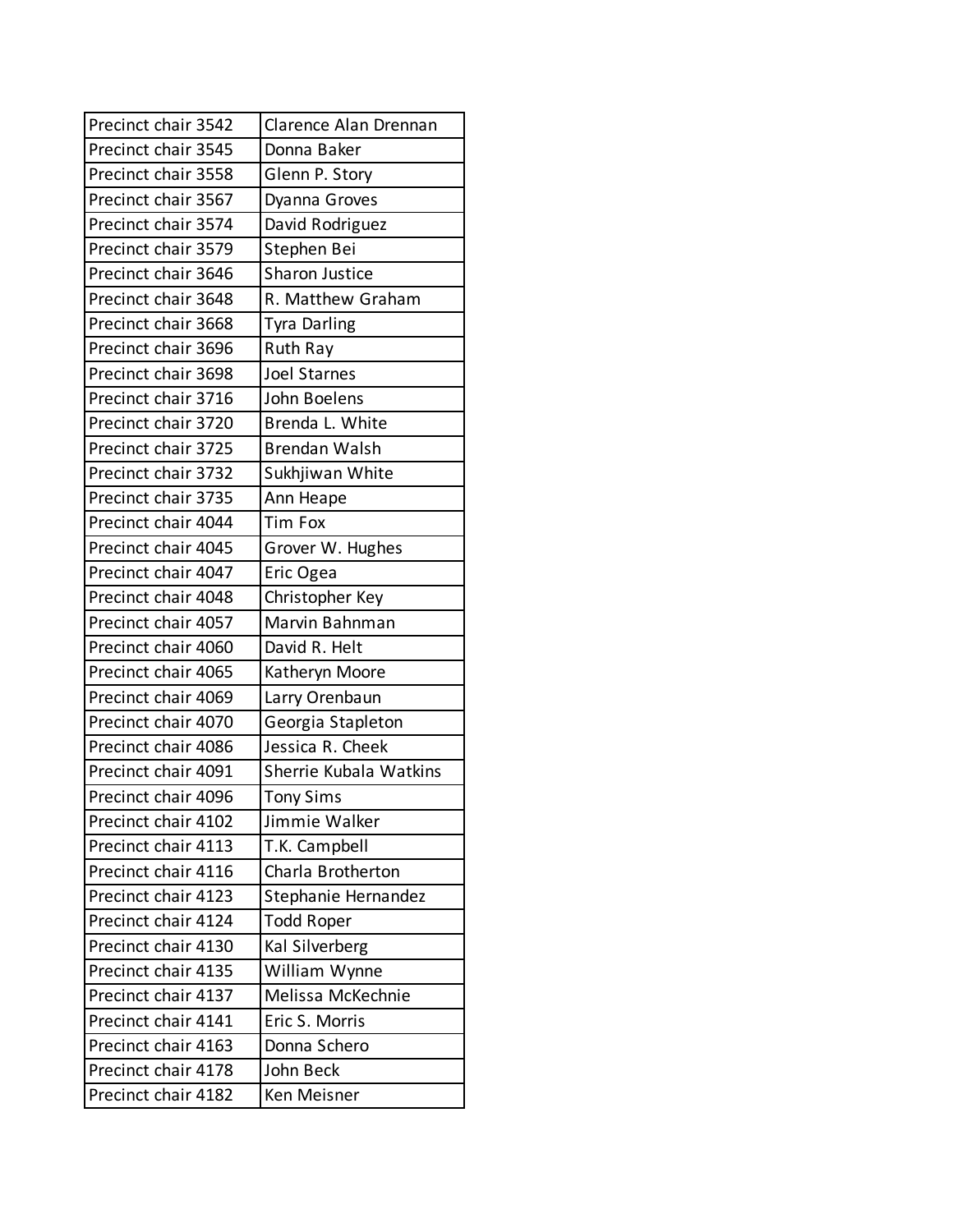| Precinct chair 4191 | Cathryn L. Johnston     |
|---------------------|-------------------------|
| Precinct chair 4201 | Maria Lopez             |
| Precinct chair 4203 | Maurice Caya            |
| Precinct chair 4218 | <b>Tom Quinones</b>     |
| Precinct chair 4232 | <b>Brack Faulk</b>      |
| Precinct chair 4242 | <b>Sherry Lewis</b>     |
| Precinct chair 4243 | <b>Richard Bimbi</b>    |
| Precinct chair 4253 | Erin Rodriguez          |
| Precinct chair 4256 | <b>Stephanie Busby</b>  |
| Precinct chair 4259 | John Raymond            |
| Precinct chair 4261 | David Staine            |
| Precinct chair 4272 | <b>Jack Collier</b>     |
| Precinct chair 4276 | Cyndy McCoy             |
| Precinct chair 4290 | T.J. Stanley            |
| Precinct chair 4338 | Nancy Pendleton         |
| Precinct chair 4340 | Laura Forkner Pritchett |
| Precinct chair 4342 | Amie R. Super           |
| Precinct chair 4350 | Adam Arrington          |
| Precinct chair 4369 | Darla Avery             |
| Precinct chair 4371 | Patty VanderVeen        |
| Precinct chair 4375 | <b>Scott Dove</b>       |
| Precinct chair 4410 | Jim Sutton              |
| Precinct chair 4452 | Catherine Hartman       |
| Precinct chair 4454 | Matt Forbes             |
| Precinct chair 4492 | John C. O'Shea          |
| Precinct chair 4496 | Rosalyn Blanchette      |
| Precinct chair 4498 | <b>Robert Grace</b>     |
| Precinct chair 4499 | Larry Stevens           |
| Precinct chair 4528 | <b>Steve Atwell</b>     |
| Precinct chair 4531 | Kurt Peterson           |
| Precinct chair 4532 | Becki Fowler            |
| Precinct chair 4533 | Charlie Levitt          |
| Precinct chair 4551 | Jackie Auger            |
| Precinct chair 4591 | <b>Shellie Surles</b>   |
| Precinct chair 4599 | Cari Partridge          |
| Precinct chair 4638 | Juan Perez              |
| Precinct chair 4640 | Grant "Ferg" Ferguson   |
| Precinct chair 4702 | <b>Trent Hill</b>       |
| Precinct chair 4705 | Candice R. Morrison     |
| Precinct chair 4707 | <b>Britton Spader</b>   |